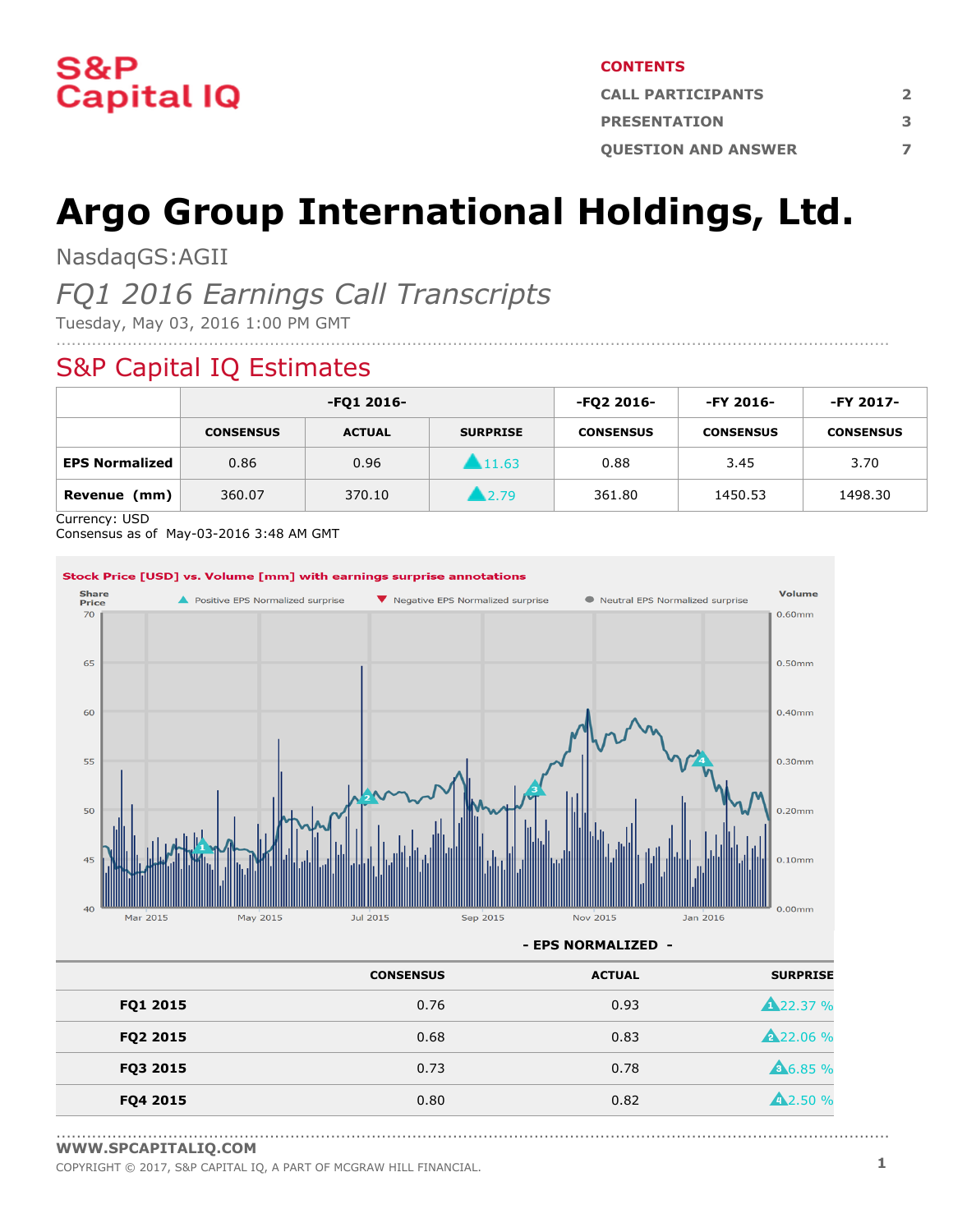....................................................................................................................................................................

### <span id="page-1-0"></span>**Call Participants**

**EXECUTIVES**

**Jay S. Bullock** *Executive Vice President and Chief Financial Officer*

**Mark E. Watson** *Chief Executive Officer and Director*

**Mark H. Rose** *Chief Investment Officer and Senior Vice President*

#### **Susan Spivak Bernstein** *Senior Vice President of Investor*

*Relations*

**ANALYSTS**

**Charles Gregory Peters** *Raymond James & Associates, Inc., Research Division*

**Daniel D. Farrell** *Piper Jaffray Companies, Research Division*

#### **Jeff Schmitt**

**Meyer Shields** *Keefe, Bruyette, & Woods, Inc., Research Division*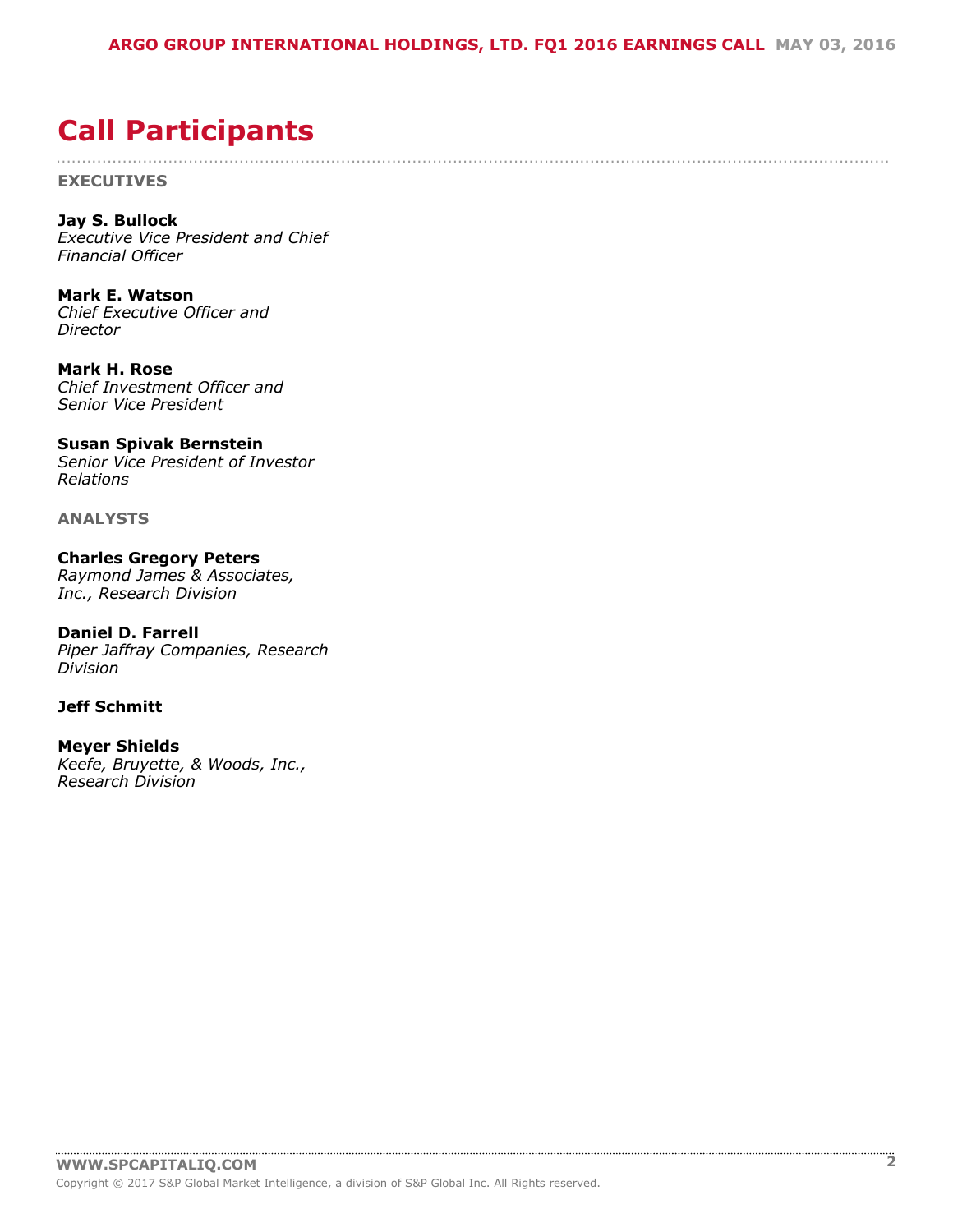### <span id="page-2-0"></span>**Presentation**

**Operator**

Good morning, and welcome to the Argo Group 2016 First Quarter Earnings Conference Call. [Operator Instructions] Please note, this event is being recorded.

....................................................................................................................................................................

I would now like to turn the conference over to Susan Spivak Bernstein, Senior Vice President, Investor Relations. Please go ahead.

#### **Susan Spivak Bernstein**

#### *Senior Vice President of Investor Relations*

Thank you, and good morning. Welcome to Argo Group's Conference Call for First Quarter 2016 Results. Last night, we issued a press release on earnings, which is available in the Investors section of our website at www.argolimited.com. Presenting on the call today is Mark Watson, Chief Executive Officer; and Jay Bullock, Chief Financial Officer. Also, with us for Q&A is Mark Rose, Argo's Chief Investment Officer. We're pleased to review the company's results for the quarter as well as provide you with management's perspective on the business.

As the operator mentioned, this call is being recorded. Following management's opening remarks, you will receive instructions on how to queue in to ask questions. As a result of this conference call, Argo Group management may make comments that reflect their intentions, beliefs and expectations for the future. Such forward-looking statements are qualified by the inherent risks and uncertainties surrounding future expectations generally, and may materially differ from actual future results involving any one or more of such statements. Argo Group undertakes no obligation to publicly update forward-looking statements as a result of events or developments subsequent to this conference call. For a more detailed discussion of such risks and uncertainties, please see Argo Group's filing with the SEC.

With that, I'll turn the call over to Mark Watson, Chief Executive Officer of Argo Group. Mark?

#### **Mark E. Watson**

#### *Chief Executive Officer and Director*

Thank you, Susan, and good morning, everyone, and welcome to our first quarter conference call. After the market closed yesterday, we reported first quarter 2016 after-tax operating earnings of \$29.9 million or \$1.06 per share, gross written premium growth of 9%, an overall combined ratio of 94% and an increase in book value per share of 3.3% to \$61.71 from year-end 2015.

Before discussing our underwriting results, I'd like to point out changes to how we report operating income for this quarter. As we've discussed for several years, our investment strategy is for total return. To that end, a portion of the portfolio is invested in strategies that are expected to produce recurring gains. And while we believe that growth in book value per share is the most important metric by which to evaluate financial performance for our company, beginning this quarter, we included an alternative investment income as part of net investment income, which we believe more accurately reflects operating earnings. For comparative purposes, alternative investment income has been reclassified in last year's results as well. Ironically, given recent market volatility, the change actually had a slight negative impact in the current quarter's operating income relative to a positive impact in the prior year's first quarter financial results. That said, we believe that long-term reporting along these lines will allow you to more appropriately value the company relative to others. But again, I still believe the best metric is to focus on growth and book value per share.

Moving on to our underwriting business. We had an encouraging start to the year with 9% growth in overall gross written premiums. Perhaps more importantly, we achieved growth in all 4 of our operating segments, and all 4 segments generated an underwriting profit. Our ability to produce growth despite more competitive market conditions is the result of the initiatives we've talked about throughout both 2014 and 2015. These include identifying opportunities by business and by producers with the most significant [opportunity](www.capitaliq.com) for profitable growth and focusing our resources on these areas; capitalizing on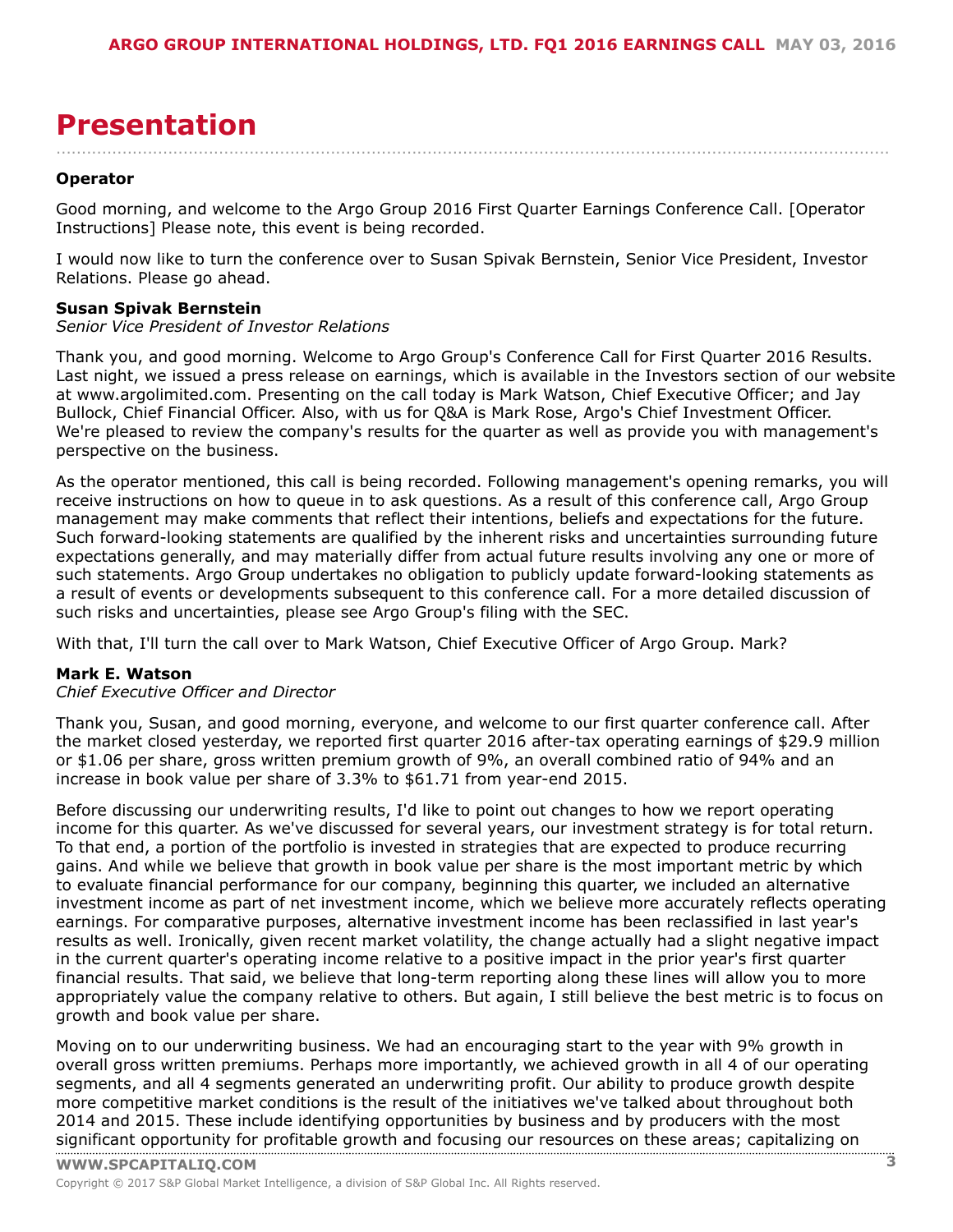the market dislocations stemming from recent M&A and restructuring activities to bring onboard talented people and, in some cases, underwrite business coming back into the marketplace; and simplifying the way we do business to improve efficiency and scalability, which is having a positive impact on our expense ratio and, thus, our underwriting margin. Following 2 consecutive years of record underwriting results for our company, we continued the momentum in the first quarter with underwriting income of \$20.7 million. Risk selection and underwriting discipline are the most important factors driving the improvement in our combined ratio. Our goal is to generate consistent year-over-year improvement in 2016. Another favorable trend that's continued into 2016 is the consistency in our reserving process. For the 20th consecutive quarter and the 11th consecutive year, we've seen positive prior year reserve development.

Now let me briefly comment on first quarter 2016 results for each of our operating segments. With continued focus, our Commercial Specialty segment has now generated a significant improvement in results. Overall premium growth was up 8% in the quarter, driven by our program, surety, professional liability and public entity businesses. Even more encouraging was the improvement in the combined ratio to 88% from 95.6% in the first quarter of last year. We achieved this improvement despite more competitive rates and pressure in the energy sector on our mining and surety businesses. This quarter's results in Commercial Specialty also reflects, for the first time, our U.S. professional business, which we refer to as Argo Pro in this reporting segment. We thought it made more sense to move Argo Pro or professional liability from our E&S segment to Commercial Specialty, given that so much of our business is underwritten on a retail basis, which is primarily the way we address our policyholders in other parts of Commercial Specialty. I should also add that we're working hard to strengthen and deepen relationships with producers that will allow us to continue to grow in our niches within our Commercial Specialty segment.

Moving on to Excess and Surplus Lines, gross written premium was up 5.4% year-over-year. Our casualty unit, which is our largest business by volume within E&S, achieved strong growth in excess of 16%, reflecting the benefits from our investments in technology, overall process improvement and focus on profitable opportunities. Other business units such as contract and Allied Medical posted modest declines, reflecting intense competition and the pricing environment as well as a continuous effort to improve the underwriting result by culling underperforming business. On average, rates were up modestly across the segment. Property rates, on the other hand, have stopped going down as rapidly as in the last few years.

Turning to Syndicate 1200, gross written premiums written were up 4 point -- 14.2% for the quarter year-over-year. You may recall, in 2015, gross premiums written at the Syndicate were up approximately 4%. Having said that, the primary driver of the strong growth in this year's quarter was, in part, due to timing differences on business that would otherwise have been incepted in the fourth quarter of last year. Lloyd's remained a highly competitive market, and we've reduced our participation in the Syndicate in each of the last 3 years, notwithstanding the growth in the Syndicate. Within the Syndicate this quarter, we underwrote more business in Property, Direct and Facultative and our new business lines in Marine and in Asia. As you can see from our expense ratio, which is hovering around 40%, Lloyd's is becoming an even more expensive place to do business, as brokers continue pushing additional compensation schemes.

Lastly, gross written premiums in our International Specialty segment were up 7.2% over the first quarter of 2015. This growth is primarily coming from our Bermuda operations, both insurance and reinsurance. Our Bermuda insurance business is experiencing strong renewal retention and high hit ratios, partially due to the recent M&A activity I was referring to a minute ago in the marketplace. Rates are down modestly but the profitability of the book remains strong. Argo Re's results are benefiting from low CAT activity and the addition of new pro rata treaties. In Brazil, premium declined modestly due to the weakness in local currency, the slower economy and select changes to our underwriting appetite as this business begins to mature. Having said that, our Brazilian operation made a profit for the second quarter in a row and I'm very appreciative of their efforts and success.

Returning to investments. In the first quarter of -- the first quarter of 2016 began with the complete selloff in risk assets triggered by concerns over China and a 30% decline in oil prices. In mid-February, it's like the opposite happened. Oil began to recover and risk assets responded to that. The S&P, high yield and oil each finished the year up from where they began. Argo Group's financial statement return was 1.2% and our total [return](www.capitaliq.com) for the quarter was 1.7%. Energy stocks and bonds began down in the corner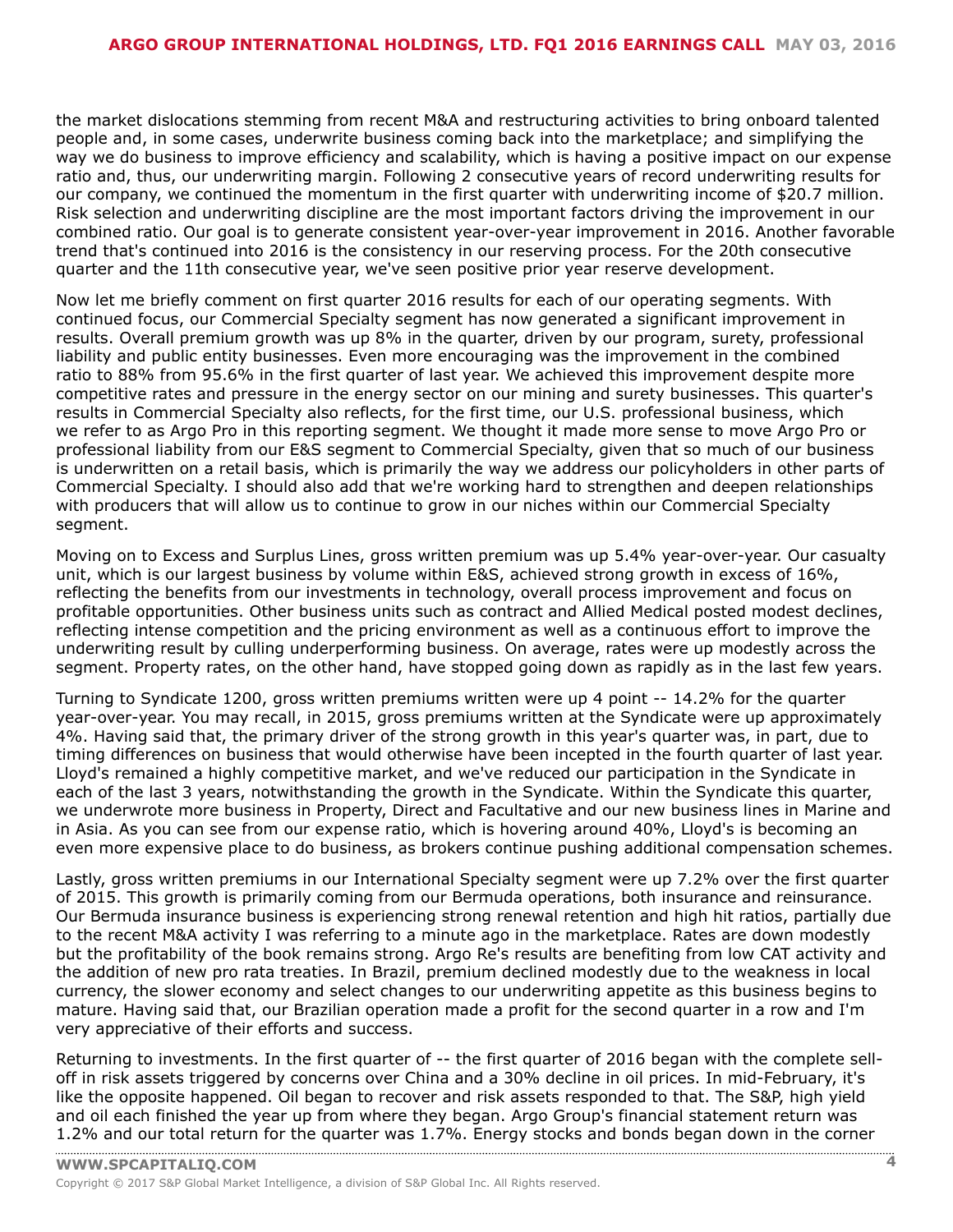and rallied to finish with a positive contribution to the quarter. Actively managed high-yield equities and emerging market debt were up solidly as well. Hedge funds and private equity, which are accounted for on a 1-month lag for our financial results detracted from our return, but beginning in March, have been strong contributors. Reported net investment income was \$21.2 million for the quarter, down from \$25.7 million in the first quarter of 2015. Included in these numbers is an alternative investment income loss of \$1.6 million relative to a gain of \$4.9 million in the comparative period a year ago.

Moving on to capital management, and I say this every quarter, we have a demonstrated track record of strong capital management for more than a decade. And in the last 6 years, in particular, we've returned a total of more than \$452 million to shareholders. This was accomplished through the retirement of 25% of our outstanding shares for \$350 million through share repurchases and \$102 million paid in cash dividends. Our priorities remain the same. Our first use of capital is to support the balance sheet; second is to grow our business organically; third is to have capital available for opportunities as they arise; and fourth is to actively return excess capital to our shareholders in an effective manner.

In the first quarter of 2016, we repurchased 343,652 shares of stock for \$19 million at an average price of \$55.32 per share. And we just reloaded our authorization to \$150 million this morning. Last quarter, we increased the dividend -- the cash dividend by 10%. And this quarter, we declared a stock dividend of 10%. We will continue to balance the return of capital to shareholders with our priority in building the Argo franchise and shareholder value in the long run.

In summary, I'd like to say that we're quite encouraged by our first quarter 2016 results, which demonstrate that our key initiatives are working. We've made many necessary competitive changes to our systems and processes; built a stronger, more focused team; invested in technology and innovation; and introduced new platforms and products. We will continue to improve the way our company operates. Our investments in technology, distribution and people are allowing us to serve our clients better and faster, and we can now better select risk and manage our own portfolio mix. I feel better about the people on our team than at any time in the past and, most important of all, these are the efforts that are driving the more consistent results that generate more stable returns for our shareholders, we believe.

With that, I'd like to turn the call over to our CFO, Jay Bullock.

#### **Jay S. Bullock**

*Executive Vice President and Chief Financial Officer*

Thanks, Mark, and good morning, everyone. I'll quickly provide some additional detail and then open it up for questions. As Mark highlighted, we continue to have positive momentum and premium growth in underwriting income into 2016. There are a few moving parts that I'd like to highlight that might make the results a bit more comparable.

First, on a consolidated basis, the growth in gross written premium outpaced the growth in net written premium. This was the result of a higher rate of growth in business where we see a much higher percentage of the risk and the effect of certain reinsurance agreements that incepted in the first quarter, for which all the ceded premium is recognized in the quarter. This second impact will even out as the year progresses. As mentioned, Excess and Surplus Lines and Commercial Specialty were impacted by the movement of Argo Pro from one reporting segment to the other. It's worth noting that even without the contribution of Argo Pro to Commercial Specialty, the underwriting result for that segment doubled year-over-year. Of note, related to loss trends, our current accident year continues to perform well, with a non-CAT loss ratio of 55.5%. It is improved from the 56.4% in the fourth quarter of 2015, and about the same as the 55.1% in the first quarter of 2015. This year's first quarter accident year loss ratio includes the impact of a large energy-related loss at the Syndicate of approximately \$4 million that impacted the overall loss ratio by about 1 point. In addition, the first quarter of 2016 continued our run of overall favorable reserve development from prior accident years. For the quarter, we experienced net favorable development of \$3.2 million, about the same as the \$3.7 million in the first quarter of 2015. The largest component of this quarter's positive development was from our E&S segment, driven by accident years 2011 and prior. As always, all of the relevant figures on loss development are displayed in the table in the press release. Catastrophe losses that impacted our business for the quarter were \$3.3 million, [again,](www.capitaliq.com) about the same as the \$3 million from the first quarter of 2015. The quarter's CAT losses were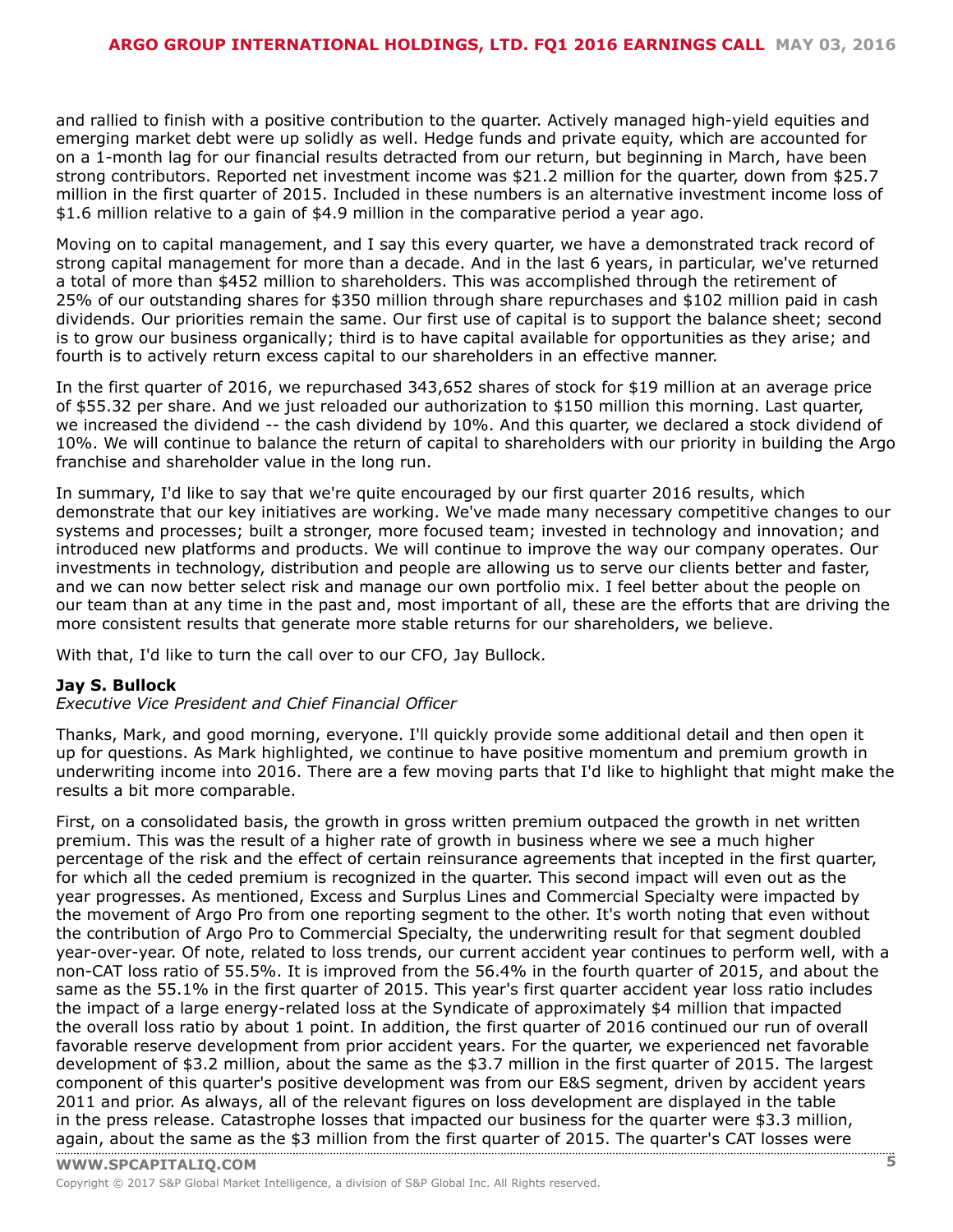primarily due to U.S. storm activity, with the total impacted by 1 large claim along with a couple of small international events in our International Specialty segment.

Of note, related to expenses in the quarter, the trend in our expense ratios continues to be positive. And as we mentioned last quarter, beginning in 2016, we made certain changes to our equity compensation program that should have the effect of lessening the volatility related to movements in the stock price in the future. We expect these changes to become more apparent in quarters where there is a significant appreciation in the price of our stock. Two additional items to note. Again, as mentioned, we took action this quarter to reclassify the return on certain of our investments that are accounted for on the equity method from realized gain or loss to net investment income to better reflect the operating results of our business. And as noted, the early part of the first quarter presented a very challenging investment environment. And as some of these investments are reported on a lag basis, the result in this quarter reduced investment income by around \$1.6 million. This change in reporting, however, better reflects our long-term strategy which will, in most quarters, reflect a positive return from these investments; and occasionally, during periods of market dislocation, reflect a negative result. The inclusion of this income in net investment income would have added \$3 million of additional income in 2015 and \$19.5 million of additional income in 2014.

For the first quarter of 2016, the effective tax rate for the group was 16.2%, lower than our standard assumption of 20%. In the quarter, the tax rate reflects earnings attributable to the Bermuda platform, offset by taxable income in the U.K. that was the result of the strengthening of sterling against the U.S. dollar.

Finally, to the balance sheet, there's a modest increase in receivables and payables that reflects a slight reduction in our participation on the Syndicate for 2016. We ended the quarter with a pretax unrealized embedded gain of \$84 million, which is relatively flat from December 2015. Operator, that concludes our prepared remarks, and we're now ready to take questions.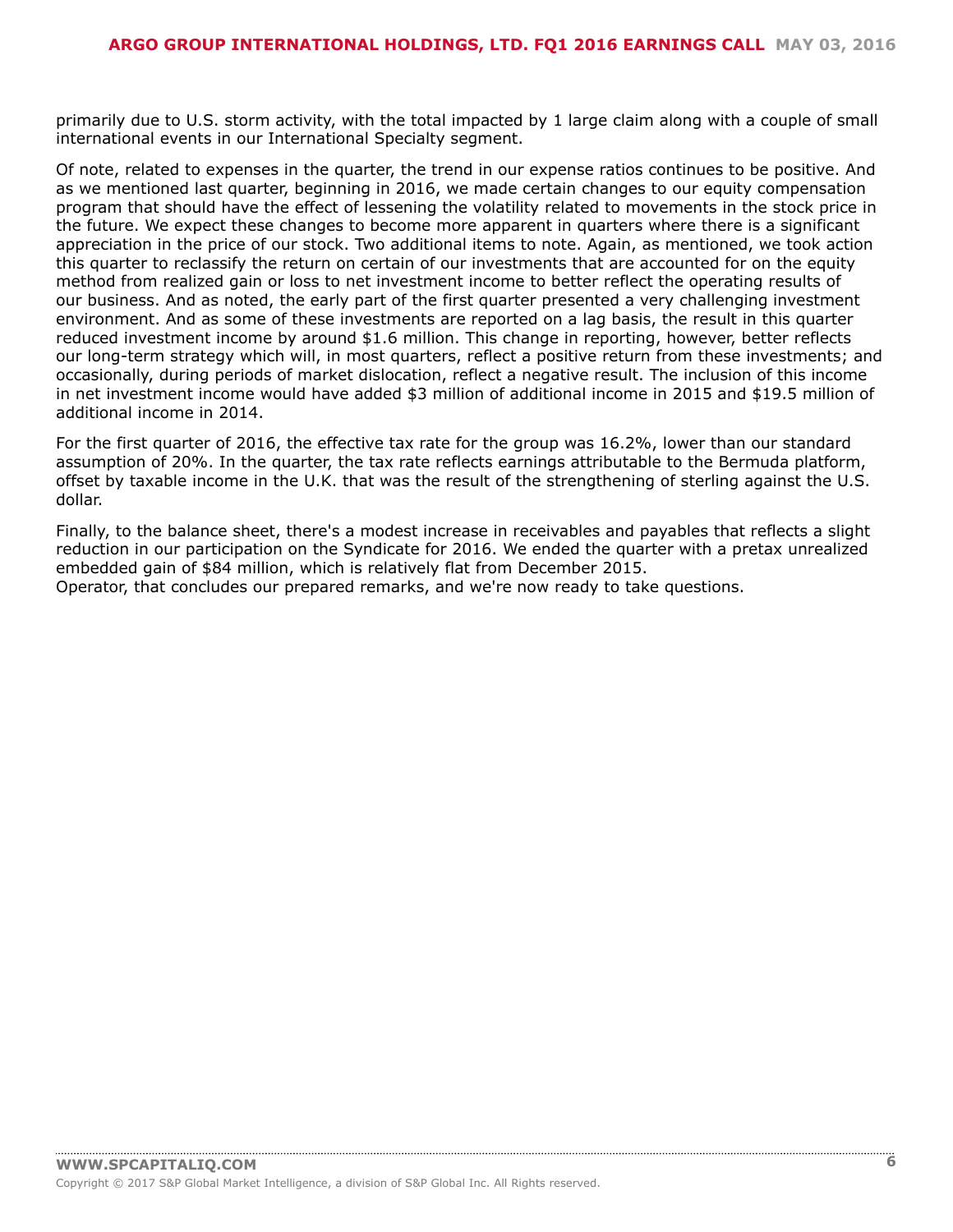## <span id="page-6-0"></span>**Question and Answer**

**Operator**

[Operator Instructions] The first question comes from Greg Peters of Raymond James.

#### **Charles Gregory Peters**

*Raymond James & Associates, Inc., Research Division*

I had just a couple of questions for you, and I appreciate in your prepared remarks the commentary on the difference in growth in gross premium written versus net. But I'm curious how you think or assess the risk that new business that you're writing today might come at a cost in terms of a higher combined ratio relative to your renewal book.

....................................................................................................................................................................

#### **Mark E. Watson**

*Chief Executive Officer and Director*

Well, Greg, that's not a new concern, I mean, any time that you're writing new business, it's not as well known to you as your renewal book and you presume that it might run at a higher loss ratio. I'm not sure how to answer that other than to say that that's an issue that we've been dealing with for decades.

#### **Charles Gregory Peters**

*Raymond James & Associates, Inc., Research Division*

Well, considering that the market is more competitive today, I'm wondering if you've altered your algorithm or perspective on how you're thinking about that.

#### **Mark E. Watson**

*Chief Executive Officer and Director*

No.

#### **Charles Gregory Peters**

*Raymond James & Associates, Inc., Research Division*

Okay. Mark, I think you highlighted the mining and surety results, and I'm wondering if you could provide us some context on what's going in there. Reading the papers and hearing the news about all these coal companies going into bankruptcy leads me to be curious about how the insurance operations and surety operations behind those businesses might perform.

#### **Mark E. Watson**

#### *Chief Executive Officer and Director*

So we're not -- we don't issue that many surety bonds to coal mining operators. In fact, I can't think of the last time we issued one. That doesn't mean we didn't, I just don't recall one. Most of our risk is workers' compensation risk, and the biggest challenge for us is, as coal mining businesses shrink and/or go out of business, there's less payroll and, therefore, less insurance premium. Having said that, we have a team at Rockwood, our mining subsidiary, that does more than just insure coal minds, they insure a number of industries that have complex risk, again, mainly for workers' compensation. And actually, if you look at the positive prior year development that comes out of that business segment that we talk about every quarter, about half of the positive prior year development comes from businesses other than coal mining operations. So I feel pretty comfortable that Kurt Tipton and his team at Rockwood are continuing to transition away from coal mining operators and looking at other heavy industries to ensure where they can use their engineering expertise and the team that they've got to do that. So it will just require us to continue transitioning away from a declining market. And of course, depending upon who -- what White House administration we have come next year, that may change things even more quickly.

#### **Charles Gregory Peters**

*Raymond James & Associates, Inc., Research Division*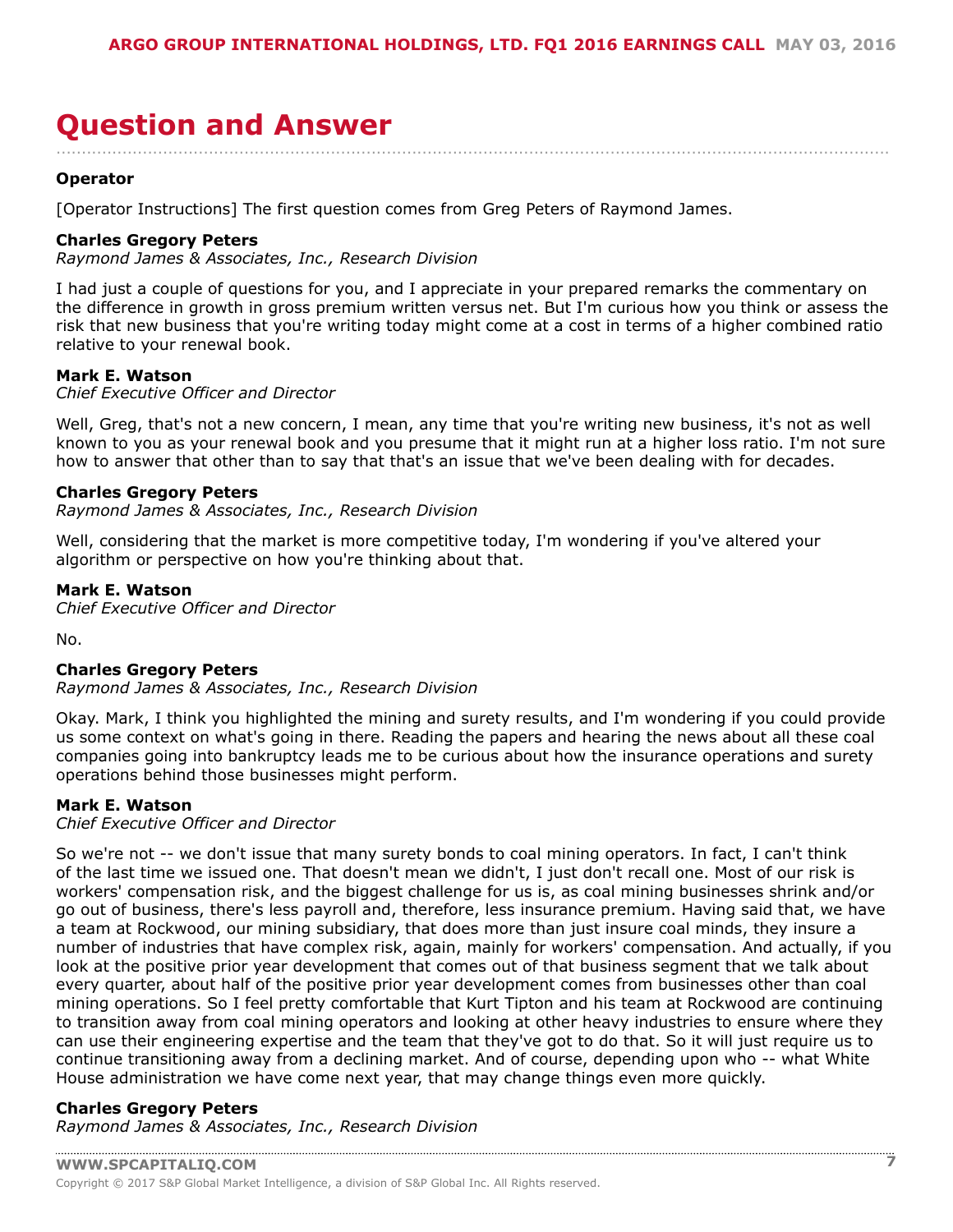Indeed. So the combined ratio was 94% versus 93.6%, as you highlight in the press release. I think in the fourth quarter conference call or earnings call, you highlighted the target of getting 100 basis improvement in '16 versus '15, and I'm just curious if you've -- what you're thinking about that target in the context of the first quarter results, if it's changed your view at all.

#### **Mark E. Watson**

#### *Chief Executive Officer and Director*

No, I think that we will continue to have the -- I think in an environment that we're in, given the changes that we've made in portfolio allocation -- sorry, to underwriting non-investment and our ability to select risk, which I think just gets better as we have more data, that we'll continue seeing improvement. I think the challenge for us is that there are a lot of opportunities that are being presented to us right now, and balancing our ability to take advantage of those versus putting things on the bottom line this year. So I think both Jay and I have remarked, our expenses this quarter were actually down -- sorry, our nonacquisition expenses were actually down this quarter year-over-year on more premium written. So we're figuring out how to do a little bit more with less. We plan to continue looking for ways to save money in non-acquisition expense, but we also want to make sure that we can make proper investments in the future as well. So I'm still focused on reducing our combined ratio or, I should say, improving our underwriting margin and balancing that with investments in the future.

#### **Operator**

The next question comes from Dan Farrell with Piper Jaffray.

#### **Daniel D. Farrell**

*Piper Jaffray Companies, Research Division*

Just on your other invested assets, you have about \$500 million that are in sort of hedge funds, private equity and other investments. Can you say what percentage of those, roughly, are now contributing - returns are now contributing to net investment income that's flowing through operating income? And then also, can you remind us, do you have a target return that you look to for those investments?

#### **Jay S. Bullock**

#### *Executive Vice President and Chief Financial Officer*

I'll answer the first part of the question, Dan. And just to try to help broader understanding. Largely -- in the round, it's private equity and some hedge funds and some private investments. You can't extrapolate directly from the \$500 million to the whole thing because in some categories, for various reasons, some are included and some aren't. A round number to kind of have available is around \$350 million. So of that \$500 million would be, generating the kind of returns that -- sorry, would be classified as equity accounted for investments and the return on those investments would be the alternative income that we're including in the net investment income.

#### **Mark H. Rose**

*Chief Investment Officer and Senior Vice President*

Within that segment, that supports our capital appreciation portfolio. And the target return for the capital appreciation portfolio is 7%. And that's just one component, it's a diversified risk portfolio.

#### **Mark E. Watson**

#### *Chief Executive Officer and Director*

Yes. Keeping in mind -- sorry, that was Mark Rose, our CIO. Keeping in mind that many of our hedge fund strategies are credit strategies.

#### **Daniel D. Farrell**

*Piper Jaffray Companies, Research Division*

Great. Okay. And then one other question, you highlighted that one of the things that's helping growth right now is maybe some of the market dislocation that we're seeing. Do you think more of the benefit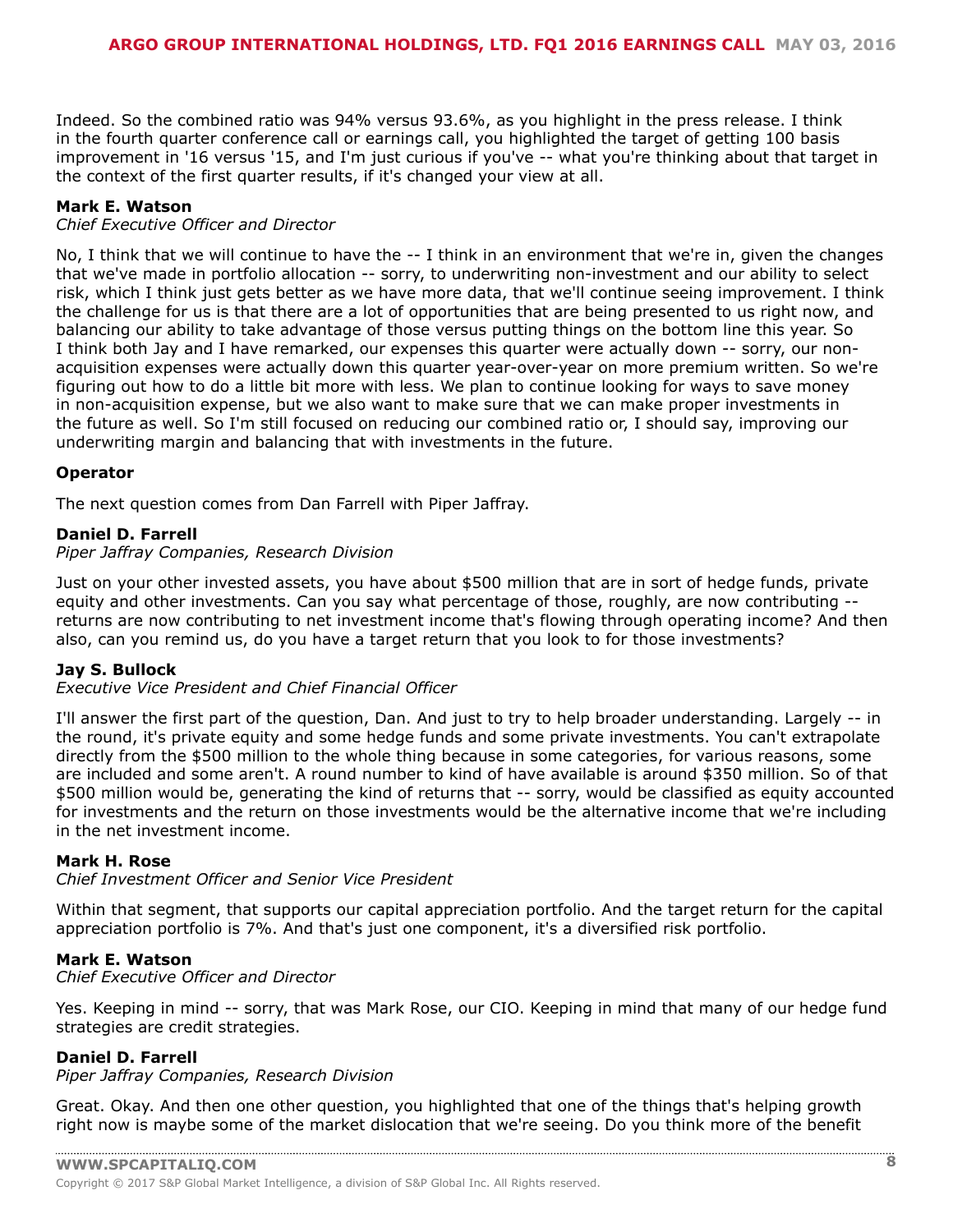for you guys is coming from opportunities to incrementally hire talent or is it ability to actually pick up business from other competitors that may not be writing it or are losing it for one reason or another?

#### **Mark E. Watson**

#### *Chief Executive Officer and Director*

The answer is yes. I think it's both. I mean, I shouldn't say I think. I know it's both. I mean, we've hired a number of talented people in senior roles over the last year, I mean, more than a dozen senior roles. And a fair amount of premium, particularly in some of the larger syndicated programs that we underwrite here in Bermuda and, to a lesser extent, at the Syndicate at Lloyd's, are coming our way. Oh, and also our professional liability business, Argo Pro, and our Commercial Specialty segment. So we're seeing it in 3 of the 4 segments.

#### **Daniel D. Farrell**

#### *Piper Jaffray Companies, Research Division*

Okay, great. And then, can I -- if I can just sneak in one more question as well. Some of the reinsurance buying that you're doing, is that going to have any impact on your acquisition ratio? And how do you think about your acquisition ratio trending with lines of business that you're writing, any mix changes taking place in, obviously, the context of reinsurance?

#### **Mark E. Watson**

#### *Chief Executive Officer and Director*

Well, we've mentioned over the last couple of years that we've been taking more risk, net, as we get more diversification benefit in our underwriting portfolio. We felt less need to buy as much reinsurance. Having said that, with reinsurance pricing continuing to decline, we've been looking at whether or not we shouldn't turn the dial back the other way and buy a bit more and lay off a bit of risk. But on the margin in the last year, I would say that it really hasn't changed too much. And so therefore, it hasn't impacted our acquisition ratio.

#### **Operator**

The next question comes from Jeff Schmitt of William Blair.

#### **Jeff Schmitt**

The -- I believe you said the Casualty book within the E&S segment was up 16%. Is that right?

#### **Mark E. Watson**

*Chief Executive Officer and Director*

That's correct.

#### **Jeff Schmitt**

Could you maybe provide a little bit more color on what's driving that? Was there anything kind of unique in the quarter? Where are the pockets looking forward?

#### **Mark E. Watson**

#### *Chief Executive Officer and Director*

So I mean, that's been this -- we've been growing at a similar rate for several quarters now. And as I said in my remarks, it's primarily a function of changes that we've made in our business process that we think make it much easier for our clients to do business with us and, to a lesser extent but also important, our use of technology. So we haven't changed our risk appetite. We're just better at processing the business that's coming in the door. Or to say it another way, we haven't widened the funnel of business opportunities coming in, we're just doing a better job at addressing the business that's in the funnel.

#### **Jeff Schmitt**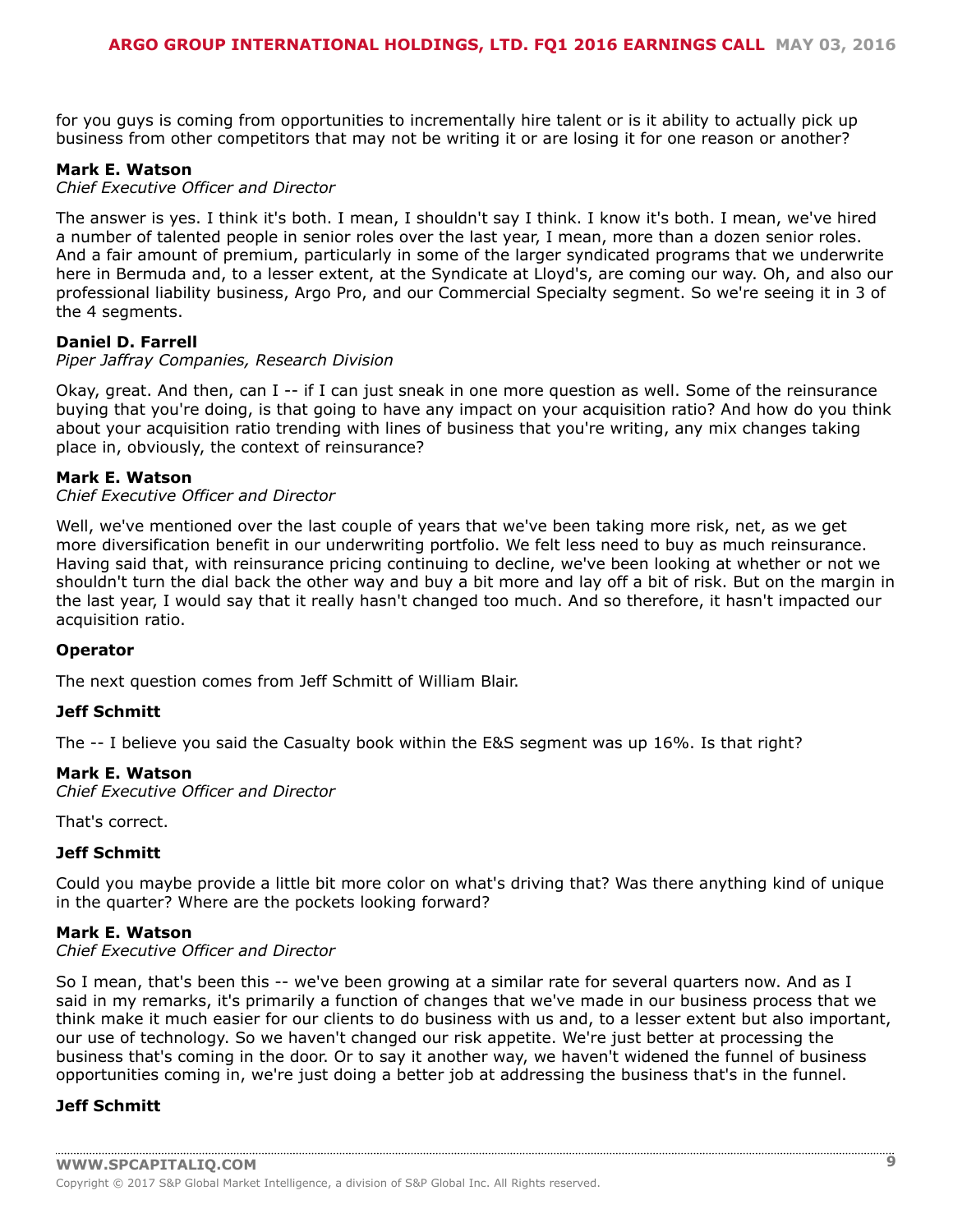Okay. And then reserve development in the E&S segment looked to be down about half of what it's been running at or a little bit below. Is there anything that drove that, that's unique or...

#### **Mark E. Watson**

*Chief Executive Officer and Director*

No, the only thing I can tell you is it's never the same amount in any one quarter, for any one year.

#### **Jeff Schmitt**

Right, I just didn't know if it was... okay.

#### **Mark E. Watson**

*Chief Executive Officer and Director*

Yes -- no, it's just -- there's no aberration. It's -- they're just never the same number.

#### **Operator**

[Operator Instructions] The next question comes from Meyer Shields with KBW.

#### **Meyer Shields**

*Keefe, Bruyette, & Woods, Inc., Research Division*

Two, I guess, related questions. The underwriting expense, either dollar amount or ratio, in the Syndicate and International Specialty have been bouncing around a little bit. And the first quarter of '16 looked pretty good. Was there anything unusual or is this a reasonable run rate going forward?

#### **Mark E. Watson**

*Chief Executive Officer and Director*

Well, I don't think a 40% expense ratio at the Syndicate is a reasonable run rate, which is why I made a comment earlier about it. Most of that is commission expense. Our non-acquisition expense ratio was actually pretty low. I believe that's around 12% but don't hold me to that because I don't have the numbers in front of me. But we continue to pay. The market, as a whole, is continuing to pay more and more to produce business under the Syndicate. So we need to continue looking for ways to change our mix of business there at the Syndicate. As you can see, the loss ratio is just fine. Jay did point out in his remarks that it was a bit higher this quarter than a year ago because of a bit of a loss activity beyond what we would have expected. But I think that's more of a timing issue than a change in the market or in our portfolio. As for International Specialty, there are a lot of different businesses within International Specialty, and I would say that our expense ratio there, perhaps, may be a little unusually low for the quarter. But I do think it's trending in the right direction as we continue to get scale in our business in Brazil and we continue growing our business here in Bermuda.

#### **Meyer Shields**

*Keefe, Bruyette, & Woods, Inc., Research Division*

Okay, that's helpful. With the Casualty business, where you are growing, are you -- I'm going trying to ask this -- are you either seeing or are you booking any different loss cost trends than you had over the past few years?

#### **Mark E. Watson**

#### *Chief Executive Officer and Director*

No, and that's why I was trying to make the point a minute ago in the last question that the business that we're looking at today is the same as it was a year ago or 2 years ago. We're just doing a much better job of raising our hit ratio and our close ratio on the business that's coming in the door.

#### **Meyer Shields**

*Keefe, Bruyette, & Woods, Inc., Research Division*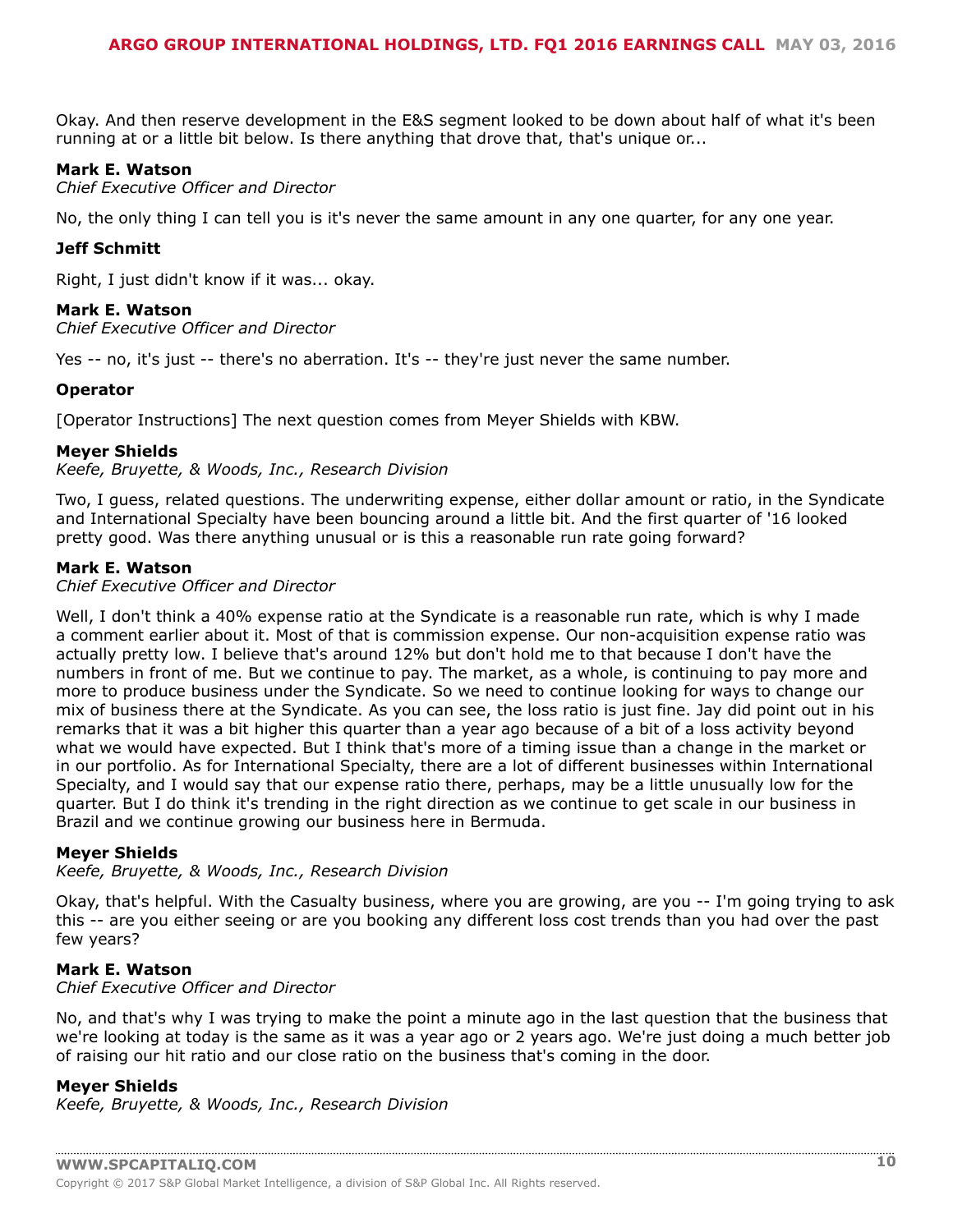No, I understood that, I think that was clear. I'm just trying to get a handle on whether the trends that you're seeing externally are evolving at all.

#### **Mark E. Watson**

#### *Chief Executive Officer and Director*

Yes -- no, they're staying pretty constant. Remember that we tend to be focus on smaller account business where -- we're talking about limits of \$1 million -- we're talking \$1 million limits. In some cases, it's more than that. But a whole lot of what we underwrite in that portfolio, our policy limit is at \$1 million and the premium that we're charging for that is usually thousands of dollars, perhaps, \$10,000 or \$15,000 but not \$50,000 or \$100,000. And so that portfolio has been pretty stable for several years. So rates may go up or down low single digits, but we're not seeing huge changes in rate.

#### **Operator**

This concludes our question-and-answer session. I would like to turn the conference back over to Mark Watson, President and Chief Executive Officer, for any closing remarks.

#### **Mark E. Watson**

#### *Chief Executive Officer and Director*

I'd like to thank everyone for joining our call today. I know that this was a busy morning with a lot going on. But I think that as I said in my remarks earlier, that a lot of the hard work that we've been doing over the last couple of years is starting to pay off. We still have plenty of work to do, but I think that our financial results this quarter accurately reflect some of the progress that we've made. And we look forward to talking to you again at the end of the second quarter. And operator, that concludes our remarks for today. Thank you.

#### **Operator**

The conference has now concluded. Thank you for attending today's presentation. You may now disconnect.